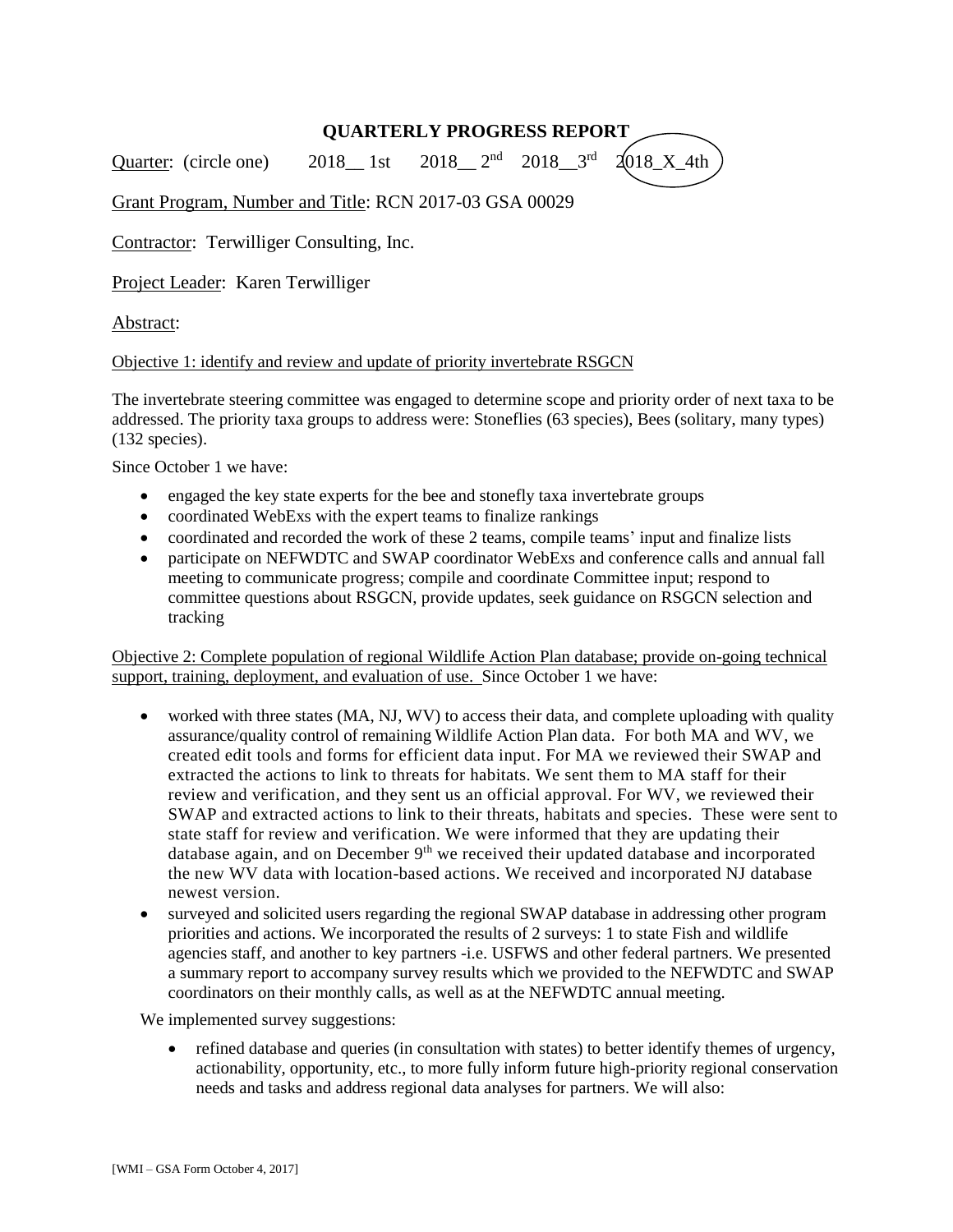Provided technical services and training for database users:

- requested the most effective ways to promote the database to partners
- Worked with the NEFWDTC to explore the most effective ways to provide technical support to targeted groups
- Perform database maintenance to ensure consistency with base platforms and servers- ongoing
- Developed 2 Webex training sessions, presented to 20+ users,
- Provided the updated database to NEAFWA Website

### Were planned goals/objectives achieved last quarter? Yes

Progress Achieved: To meet the objective of expanding the RSGCN list to include additional Invertebrate taxa, we worked with the steering committee and recruited native bee and stonefly experts. We facilitated their review resulting in the first draft of RSGCN lists for these taxa. In the final quarter we finalized these lists. The draft list of RSGCN Bees and stoneflies was approved at the NEAFWA directors meeting in November. We have updated the RSGCN list and distributed it to states and their partners.

To meet the objective of updating the NE SWAP Database to include additional information from MA and NJ, we added over 15,000 new or revised threats and actions that we were able to link with the other SWAP elements. Priorities did not change, but numbers were significantly increased with these additions.

To meet the objective of understanding the use of the NE SWAP Database, we implemented the suggestions from two surveys, one for states and one for partners. These surveys asked users to explain what kind of information they were seeking, whether they were able to find it, how it could be made easier to use, and what additional information it should contain. The responses to the survey have been summarized in a draft report and incorporated in the updated database provided and posted on the NEAFWA website.

During 2018, additional data from Massachusetts, New Hampshire, New Jersey, and West Virginia were added to the Northeast Region SWAP Database. TCI updated Massachusetts, New Hampshire, and West Virginia data by using the information from these states' respective Wildlife Action Plans. Data to link actions for addressing habitat threats in Massachusetts were extracted from chapter four of their plan. Statewide action data for New Hampshire were extracted from appendix five of their plan. For West Virginia, threats and actions for their Conservation Focus Areas were extracted from chapter six. In December 2018, West Virginia submitted additional threat and action data in a Microsoft Access database (SWAPMASTER - 9-14- 18.accdb). New Jersey data was extracted from a Microsoft Access database (NJ\_SWAP\_V85\_to\_region.accdb) they provided. New Jersey threat data were extracted from the database at IUCN level 3 and a threat score greater than zero. New Jersey action data were extracted at TRACS level 3.

Most of the data that was updated concerned the threats and actions that states had specified in their planning processes. There were also minor changes to New Jersey's and West Virginia's SGCN lists based on a review of their published Wildlife Action Plans. From the New Jersey Wildlife Action Plan, habitat information for all 656 of their SGCN was extracted. A summary of what data were updated is presented in the table below.